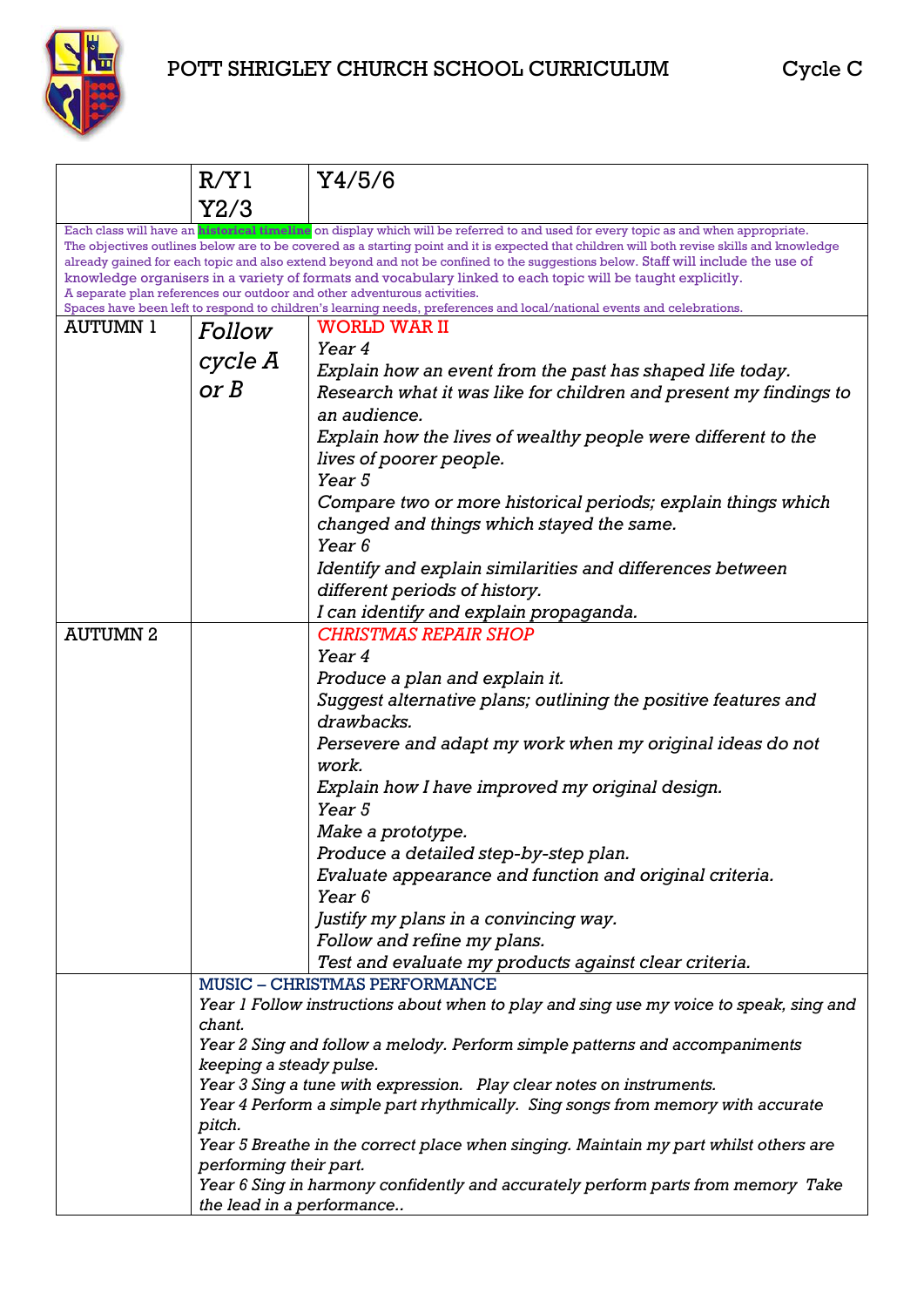| SPRING 1      | <b>GREEKS OR ANCIENT EGYPT</b>                                                       |
|---------------|--------------------------------------------------------------------------------------|
|               |                                                                                      |
|               | Year 4                                                                               |
|               | Use mathematical skills to round time differences into centuries                     |
|               | and decades                                                                          |
|               | Explain how an event from the past has shaped life today.<br>Year <sub>5</sub>       |
|               | Compare two or more historical periods; explain things which                         |
|               | changed and things which stayed the same.                                            |
|               | Year 6                                                                               |
|               | Describe the features of historical events and ways of life from                     |
|               | periods I have studied, presenting to an audience                                    |
|               | Identify and explain similarities and differences between                            |
|               | different periods of history                                                         |
|               | Summarize how Britain has learnt from other countries and<br>civilisations           |
|               | <b>CLASSICAL REPAIR SHOP</b>                                                         |
| <b>SPRING</b> |                                                                                      |
| 2             |                                                                                      |
|               | Year 4                                                                               |
|               | Use ideas from other people when I am designing.                                     |
|               | Present a product in an interesting way<br>Measure accurately                        |
|               | Evaluate products for their purpose and appearance.                                  |
|               | Year 5                                                                               |
|               | Make a prototype.                                                                    |
|               | Produce a detailed step-by-step plan.                                                |
|               | Evaluate appearance and function and original criteria.                              |
|               | Year <sub>6</sub>                                                                    |
|               | Justify my plans in a convincing way.                                                |
|               | Follow and refine my plans.<br>Test and evaluate my products against clear criteria. |
|               | MUSIC WEEK – DESERT ISLAND DISCS                                                     |
|               |                                                                                      |
|               | Year 1 Respond to different moods in music, say whether I like or dislike a piece    |
|               | of music.                                                                            |
|               | Year 2 I can listen out for particular things when listening to music.               |
|               | Year 3 Use musical words to describe what I like and do not like about a piece       |
|               | of music.                                                                            |
|               | Year 4 Identify and describe the different purposes of music. Begin to identify      |
|               | different styles of music.                                                           |
|               | Year 5 Contrast the work of a famous composer and explain preferences.               |
|               | Year 6 Evaluate how the venue, occasion and purpose affects the way a piece of       |
|               | music is created.                                                                    |
|               | Compare and contrast the impact that different composers from different times        |
|               | have had on people of that time.                                                     |